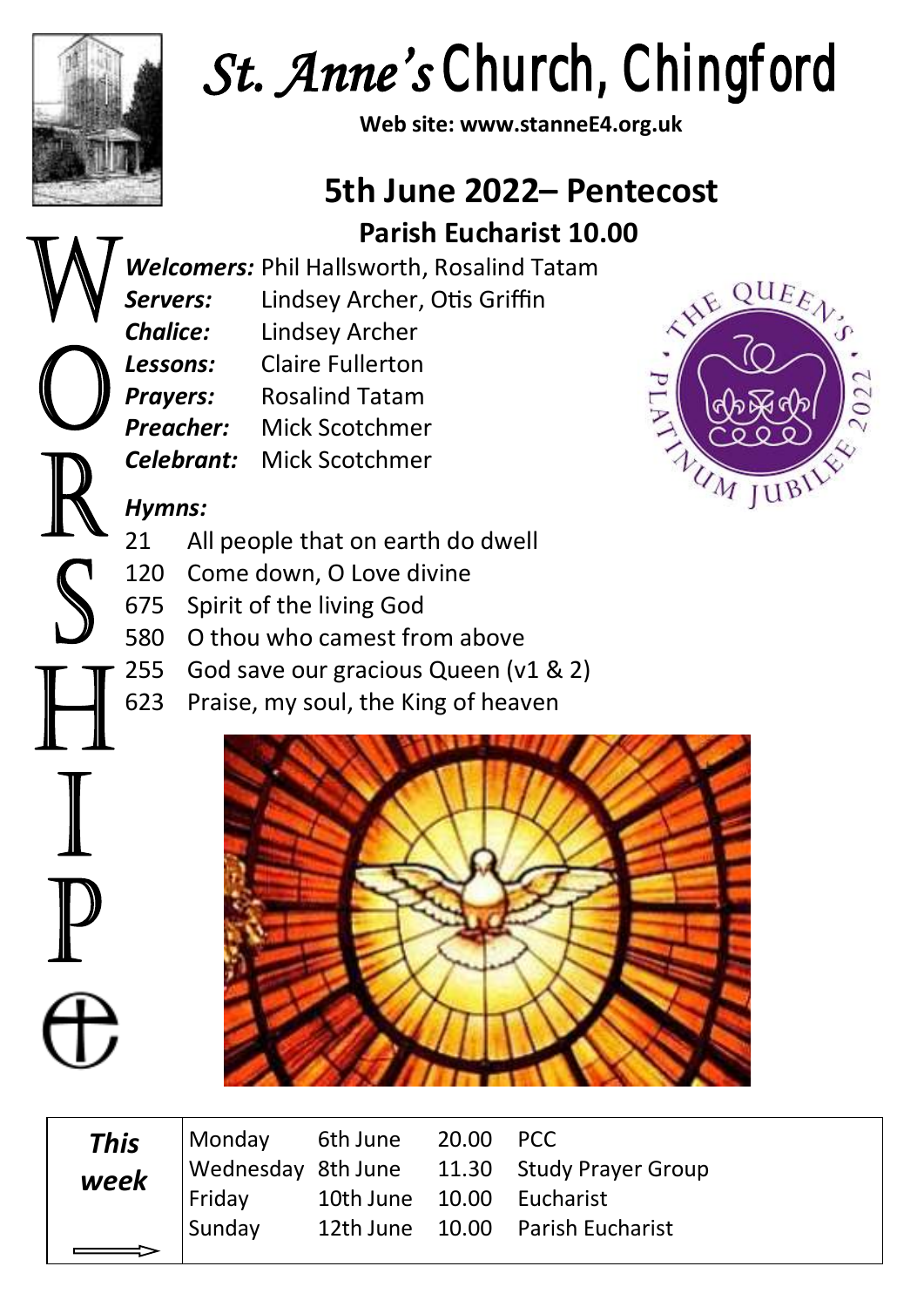God, who as at this time taught the hearts of your faithful people by sending to them the light of your Holy Spirit: grant us by the same Spirit to have a right judgement in all things and evermore to rejoice in his holy comfort; through the merits of Christ Jesus our Saviour, who is alive and reigns with you, in the unity of the Holy Spirit, one God, now and for ever.

#### *Collect Post Communion*

Faithful God,

who fulfilled the promises of Easter by sending us your Holy Spirit and opening to every race and nation the way of life eternal: open our lips by your Spirit, that every tongue may tell of your glory; through Jesus Christ our Lord.

## **First Reading** *Acts 2.1-21*

 $1$ When the day of Pentecost had come, they were all together in one place.  $2$ And suddenly from heaven there came a sound like the rush of a violent wind, and it filled the entire house where they were sitting. <sup>3</sup>Divided tongues, as of fire, appeared among them, and a tongue rested on each of them. <sup>4</sup>All of them were filled with the Holy Spirit and began to speak in other languages, as the Spirit gave them ability.

 $5$ Now there were devout Jews from every nation under heaven living in Jerusalem.  $6$ And at this sound the crowd gathered and was bewildered, because each one heard them speaking in the native language of each. <sup>7</sup>Amazed and astonished, they asked, 'Are not all these who are speaking Galileans? <sup>8</sup>And how is it that we hear, each of us, in our own native language? 9 Parthians, Medes, Elamites, and residents of Mesopotamia, Judea and Cappadocia, Pontus and Asia, <sup>10</sup>Phrygia and Pamphylia, Egypt and the parts of Libya belonging to Cyrene, and visitors from Rome, both Jews and proselytes,  $^{11}$ Cretans and Arabs – in our own languages we hear them speaking about God's deeds of power.<sup>' 12</sup>All were amazed and perplexed, saying to one another, 'What does this mean?' <sup>13</sup>But others sneered and said, 'They are filled with new wine'

 $14$ But Peter, standing with the eleven, raised his voice and addressed them: 'Men of Judea and all who live in Jerusalem, let this be known to you, and listen to what I say.  $^{15}$ Indeed, these are not drunk, as you suppose, for it is only nine o'clock in the morning.  $^{16}$ No, this is what was spoken through the prophet Joel:

 $17$ "In the last days it will be, God declares, that I will pour out my Spirit upon all flesh, and your sons and your daughters shall prophesy, and your young men shall see visions, and your old men shall dream dreams.  $18$ Even upon my slaves, both men and women. in those days I will pour out my Spirit; and they shall prophesy. <sup>19</sup>And I will show portents in the heaven above and signs on the earth below, blood, and fire, and smoky mist.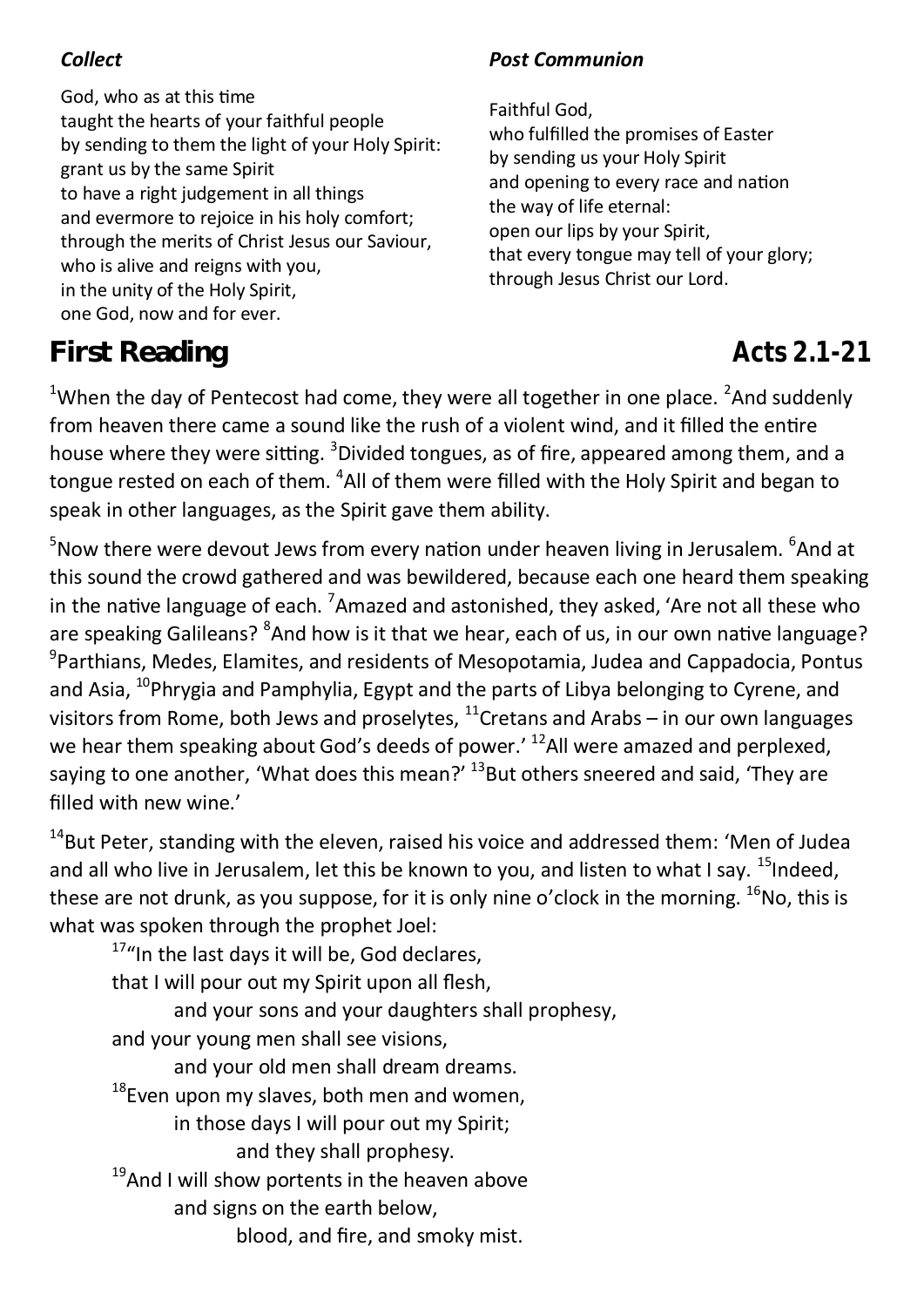<sup>20</sup>The sun shall be turned to darkness and the moon to blood,

before the coming of the Lord's great and glorious day.

 $21$ Then evervone who calls on the name of the Lord shall be saved." This is the word of the Lord.

#### *All* **Thanks be to God.**

#### **Second Reading** *Romans 8.14-17*

 $14$ All who are led by the Spirit of God are children of God.  $15$ For you did not receive a spirit of slavery to fall back into fear, but you have received a spirit of adoption. When we cry, 'Abba! Father!' <sup>16</sup>it is that very Spirit bearing witness with our spirit that we are children of God,  $^{17}$ and if children, then heirs, heirs of God and joint heirs with Christ – if, in fact, we suffer with him so that we may also be glorified with him.

This is the word of the Lord.

#### *All* **Thanks be to God.**

**Gospel** *John 14.8-17, 25-27*

#### *When the Gospel is announced the reader says* Hear the gospel of our Lord Jesus Christ according to John.

#### *All* **Glory to you, O Lord.**

Philip said, "Lord, show us the Father and that will be enough for us."

Jesus answered: "Don't you know me, Philip, even after I have been among you such a long time? Anyone who has seen me has seen the Father. How can you say, 'Show us the Father'? Don't you believe that I am in the Father, and that the Father is in me? The words I say to you are not just my own. Rather, it is the Father, living in me, who is doing his work. Believe me when I say that I am in the Father and the Father is in me; or at least believe on the evidence of the miracles themselves. I tell you the truth, anyone who has faith in me will do what I have been doing. He will do even greater things than these, because I am going to the Father. And I will do whatever you ask in my name, so that the Son may bring glory to the Father. You may ask me for anything in my name, and I will do it.

"If you love me, you will obey what I command. And I will ask the Father, and he will give you another Counsellor to be with you for ever – the Spirit of truth. The world cannot accept him, because it neither sees him nor knows him. But you know him, for he lives with you and will be in you.

"All this I have spoken while still with you. But the Counsellor, the Holy Spirit, whom the Father will send in my name, will teach you all things and will remind you of everything I have said to you. Peace I leave with you; my peace I give you. I do not give to you as the world gives. Do not let your hearts be troubled and do not be afraid."

This is the Gospel of the Lord.

#### *All* **Praise to you, O Christ.**